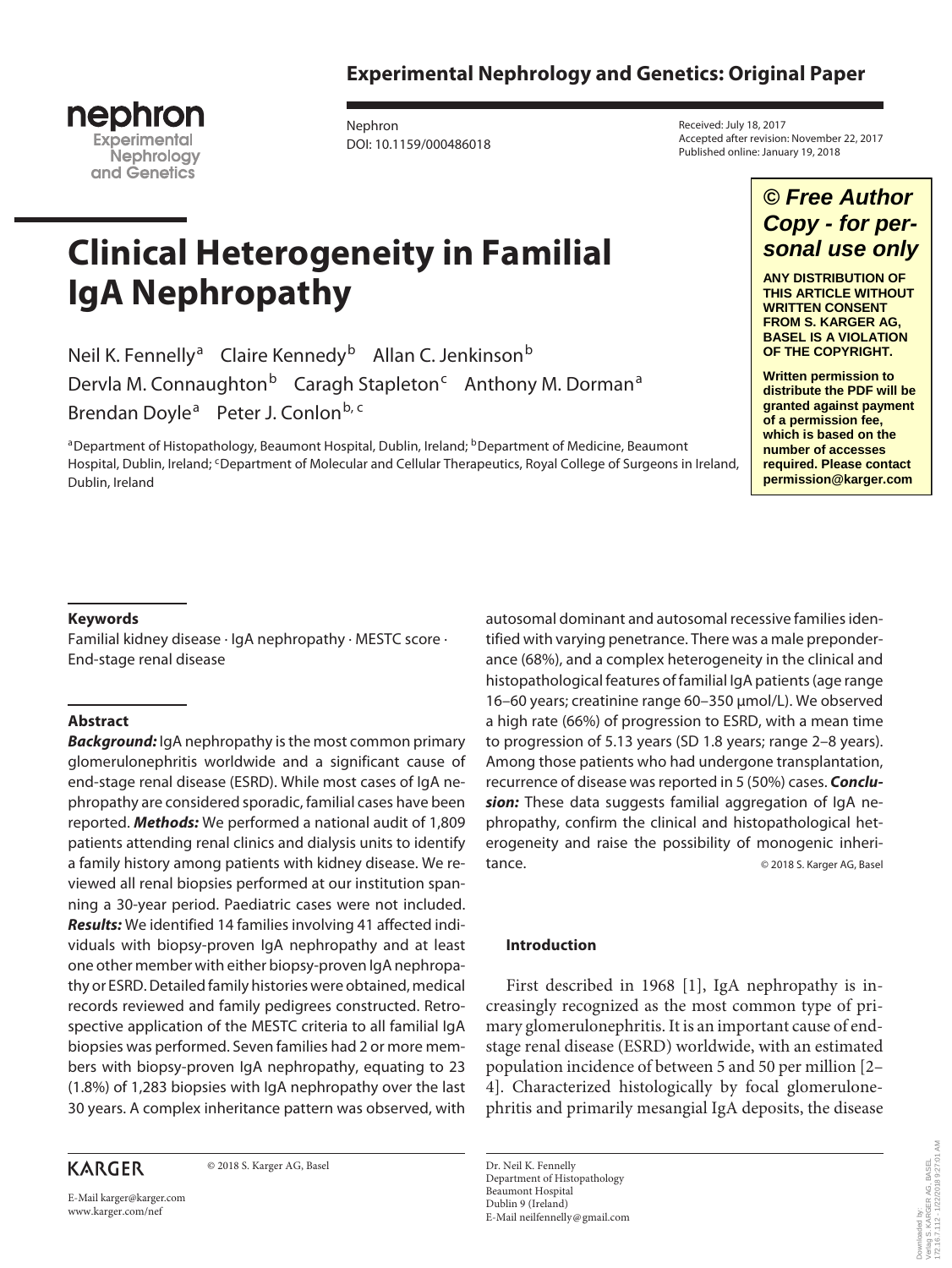manifests clinically with varying degrees of proteinuria, hypertension, haematuria and reduced renal function [4]. The mainstay of treatment is focused on the control of these sequelae, with immunosuppression reserved for selected aggressive cases [5]. In addition, the lack of any alternative to invasive biopsy as a means of diagnosis represents a further clinical challenge for nephrology [6].

Given the heterogeneity in clinical presentation, and regional differences in urine dipstick screening, an accurate epidemiological picture of IgA nephropathy is yet to emerge [8]. Nevertheless, some broad conclusions have been possible. The disease is generally more prevalent in Asia [9–10], Australia [11] and Europe [12–14], when compared to North America [3, 15]. There is a geographically dependent male preponderance [16], and it associates clinically with mucosal infections and a range of hepatic, intestinal and autoimmune conditions [17].

Two features point to a genetic basis for the disease: racial and familial aggregation. There is an increased incidence among Caucasians and Asians when compared to African and Hispanic ancestry [17–19], and differences in prevalence between separate racial groups within specific geographical regions have also been noted. For example, in Australia and North America, a higher prevalence has been noted among Australian aborigines [20] and Native Americans [21–23], respectively, when compared to their Caucasian compatriots. Similar differences in prevalence between distinct racial groups have also been observed in New Zealand [24].

Familial aggregation of the disease was first observed by Julian et al. [25], who reported a series of 3 pedigrees from central and eastern Kentucky with evidence of disease inheritance. Familial aggregation of the disease has since been reported throughout the world. While there are some reports of an autosomal recessive mode of inheritance, the predominant mode appears to be autosomal dominant, albeit with incomplete penetrance [25–30]. The presence of reports of both forms of inheritance, together with the lack of complete penetrance, has led to the description of IgA nephropathy as a complex disease process, wherein both genetic and environmental factors contribute to disease expression [16]. Thus, the continued identification of large pedigrees with familial IgA nephropathy may allow further identification of inheritance patterns and susceptibility loci to help elucidate the complex interplay between hereditary and environmental factors in the pathogenesis of the disease. Here we present our findings with respect to family history, clinical and associated pathological findings, and their relationship to long-term prognosis in a series of 14 families with IgA nephropathy.

### **Methods**

A national cross-sectional analysis of 1,809 patients attending renal clinics and dialysis units was performed to identify the presence of a family history among patients with kidney disease (The Irish Kidney Gene Project) [31]. The Irish Kidney Gene Project and several other data sources were accessed to identify all cases. The records of 8,033 adult native kidney biopsies performed at our institution over the period 1986–2016 were reviewed to calculate the incidence of IgA nephropathy over the study period. Non-familial paediatric biopsies were not included, as these are not performed at our institution. Families that contained at least one individual with biopsy-proven IgA and at least one other affected individual with kidney disease were identified and studied in more detail. In order to be included in this analysis, each family had to have at least one member with biopsy-proven IgA nephropathy and a second family member with either biopsy-proven IgA nephropathy or ESRD. IgA nephropathy was defined as the presence of dominant IgA deposits in the mesangial regions of the glomerulus, detected by immunofluorescence microscopy at renal biopsy, wherein IgA was the dominant immunoglobulin. Detailed family pedigree data were obtained from all participating families. Extensive medical and histological data were collected. For histological analysis, retrospective application of the MESTC criteria to all available biopsy slides was performed by 2 of the authors, where possible, according to previously published guidelines [6, 7]. In cases where the biopsy sections were no longer assessable microscopically due to the retrospective nature of the study, biopsy reports were used to determine MESTC scores. In these cases, reports of mild and/or focal increases in mesangial hypercellularity were assigned an M score of 0, while reports of moderate and/or diffuse increases were assigned an M score of 1. Deposition of C3, C4, IgG and IgM was recorded for all biopsies.

### **Results**

### *Familial Aggregation of IgA Nephropathy*

In order to determine the prevalence of familial IgA nephropathy, we reviewed the records of renal biopsies performed at our institution during the period 1986– 2016. A review of 8,033 adult native kidney biopsies was carried out, of which 1,283 (16%) were assigned a diagnosis of IgA nephropathy. Twenty-three (1.8%) of these were familial cases. This represented 14 separate families (Table 1). All of these families were living in Ireland and belonged to the Caucasian race. Thirteen were of Irish descent and one was of Eastern European descent. Of these 14 families, 5 had 2 affected family members, 6 had 3 affected family members, 2 had 4 affected family members and 1 had 5 affected members, giving a total of 41 affected individuals for the study. Seven families had 2 or more members with biopsy proven IgA nephropathy (Table 1).

Four families comprised only a single affected generation, suggesting autosomal recessive inheritance. Ten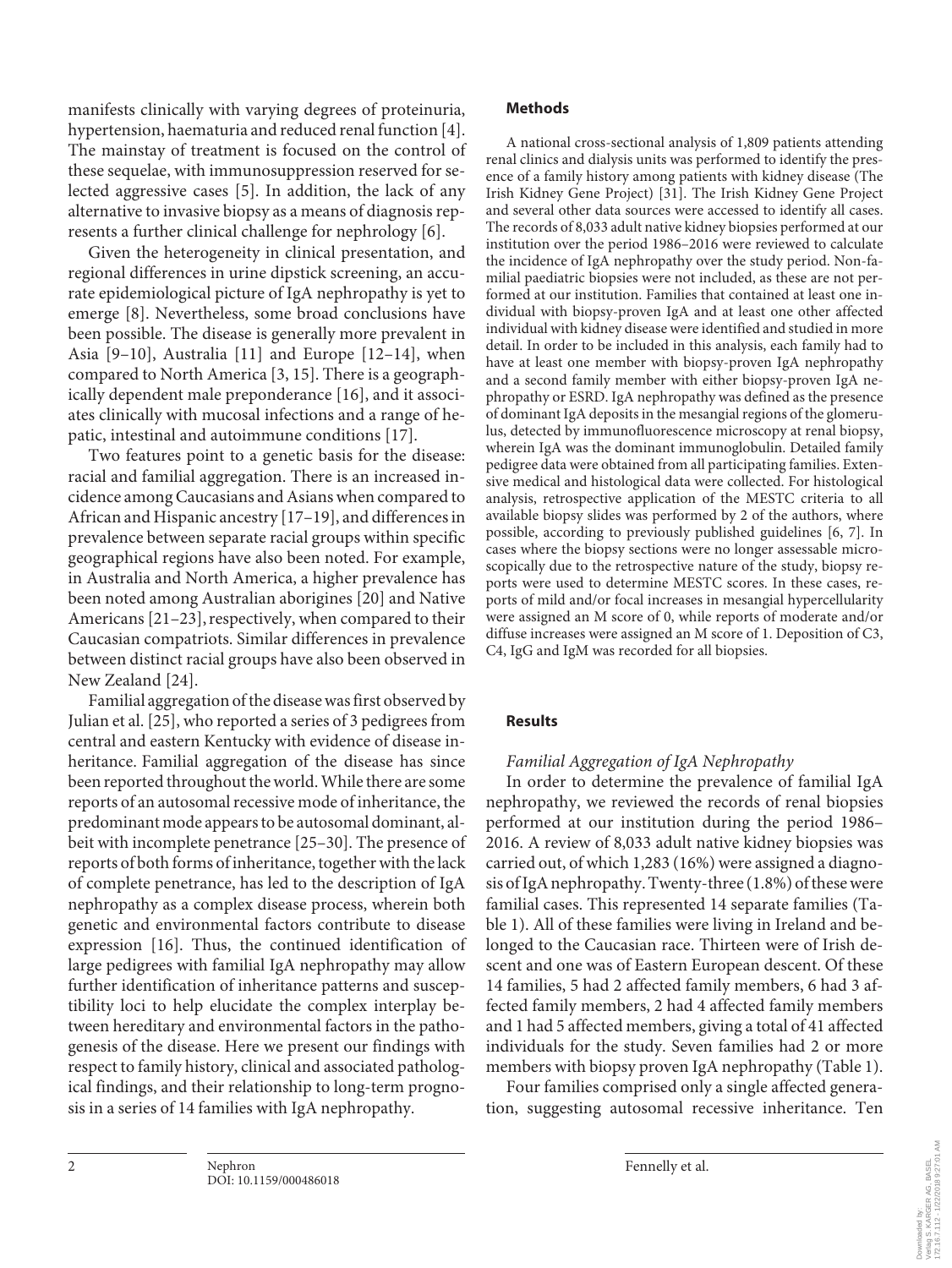| Family           | Number of<br>members affected | Number of<br>generations affected | Number<br>with ESRD | Number with<br>biopsy proven IgA | Mode of<br>inheritance |
|------------------|-------------------------------|-----------------------------------|---------------------|----------------------------------|------------------------|
| F91              | 5                             | 3                                 | 5                   | 2                                | Unclear                |
| F141             | 4                             | 4                                 | 3                   |                                  | AD                     |
| F224             | 4                             |                                   |                     | 3                                | <b>AR</b>              |
| F39              | 3                             | 2.                                | 3                   |                                  | Unclear                |
| F74              | 3                             | 2                                 |                     | 3                                | AD                     |
| F312             | 3                             | 2                                 |                     | 2                                | AD                     |
| F315             | 3                             | 2                                 | 3                   | 2                                | AD                     |
| F421             | 3                             | 4                                 |                     | 2                                | AD                     |
| F326             | 3                             | 4                                 | 2                   |                                  | Unclear                |
| F404             | 2                             | 2                                 |                     |                                  | Unclear                |
| F <sub>229</sub> | 2                             |                                   |                     | 2                                | AR                     |
| F <sub>256</sub> | 2                             |                                   |                     |                                  | AR                     |
| F <sub>268</sub> | 2                             |                                   |                     |                                  | Unclear                |
| F104             | 2                             |                                   | 2                   |                                  | AR                     |
| Total $(14)$     | 41                            | Range $(1-4)$                     | 27 (66%)            | 23 (56%)                         | Unclear 5              |
|                  |                               |                                   |                     |                                  | AD <sub>5</sub>        |
|                  |                               |                                   |                     |                                  | AR4                    |

**Table 1.** Familial aggregation of IgA nephropathy

families had individuals affected from multiple generations. In 5 families, we identified individuals with biopsyproven IgA nephropathy born to an affected parent, suggesting an autosomal dominant mode of inheritance. In the remaining 5 families, affected individuals were born to non-affected parents, but with multigenerational disease involvement. The pattern of inheritance here was unclear. A representative sample of family pedigrees is shown in Figure 1.

### *Clinical Features of Familial IgA Nephropathy*

Regarding the 41 affected patients, 28 (68%) were male and the remaining 13 (32%) were female (Table 2). The mean age at diagnosis was 35 years (range 16–60 years; Table 2). Clinical presentation data and biopsy reports were available for 23 of the 41 affected patients. The mean creatinine at presentation was 150.13 μmol/L (SD 77.7 μmol/L; range 67–350 μmol/L). Nineteen (83%) patients had microscopic haematuria at presentation, while 20 (87%) had proteinuria. Hypertension was reported in 5 patients (22%), and 5 patients (22%) reported macroscopic haematuria. Four patients (17%) were diagnosed following acute kidney injury, and 4 patients (17%) were diagnosed incidentally following urine dip (Table 2). No cases of Henoch-Schonlein purpura were identified in the study. Of the 41 patients, 27 (66%) had progressed to ESRD. Eight (20%) were deceased, 9 (22%) were currently on dialysis, and 10 (24%) had been transplanted. The remaining 14 patients (34%) were classified at various stages of chronic kidney disease. In those transplanted, recurrence of disease was reported in 5 (50%) cases following re-biopsy for investigation of a decline in graft function and/or abnormal urine dip analysis. The mean time to progression to ESRD from diagnosis was 7.92 years (SD 5.2 years; range 0–10 years; Table 2).

### *Histopathological Features of Familial IgA Nephropathy*

The MESTC criteria comprise five histological lesions useful as independent prognostic factors in IgA nephropathy: mesangial hypercellularity (M), endocapillary hypercellularity (E), segmental glomerulosclerosis (S), tubular atrophy/interstitial fibrosis (T) and crescents [7]. Regarding the 23 patients with biopsy-proven IgA nephropathy, MESTC criteria were retrospectively applied to all biopsies. Fifteen (65%) biopsies showed a moderate and diffuse increase in mesangial hypercellularity (M score 1; Table 2). Six (26%) showed no increase or only a very focal increase in mesangial hypercellularity (M score 0). In 2 (9%) biopsies, all of the glomeruli were globally sclerosed making assessment of mesangial hypercellularity impossible. Endocapillary loop inflammation was seen in 11 (48%) of the 23 biopsies (E score 1; Table 2) and segmental sclerosis was seen in 14 (61%; S score 1; Table

GER AG, BASEL<br>1/22/2018 9:27:01 AM 172.16.7.112 - 1/22/2018 9:27:01 AMVerlag S. KARGER AG, BASEL Downloaded by: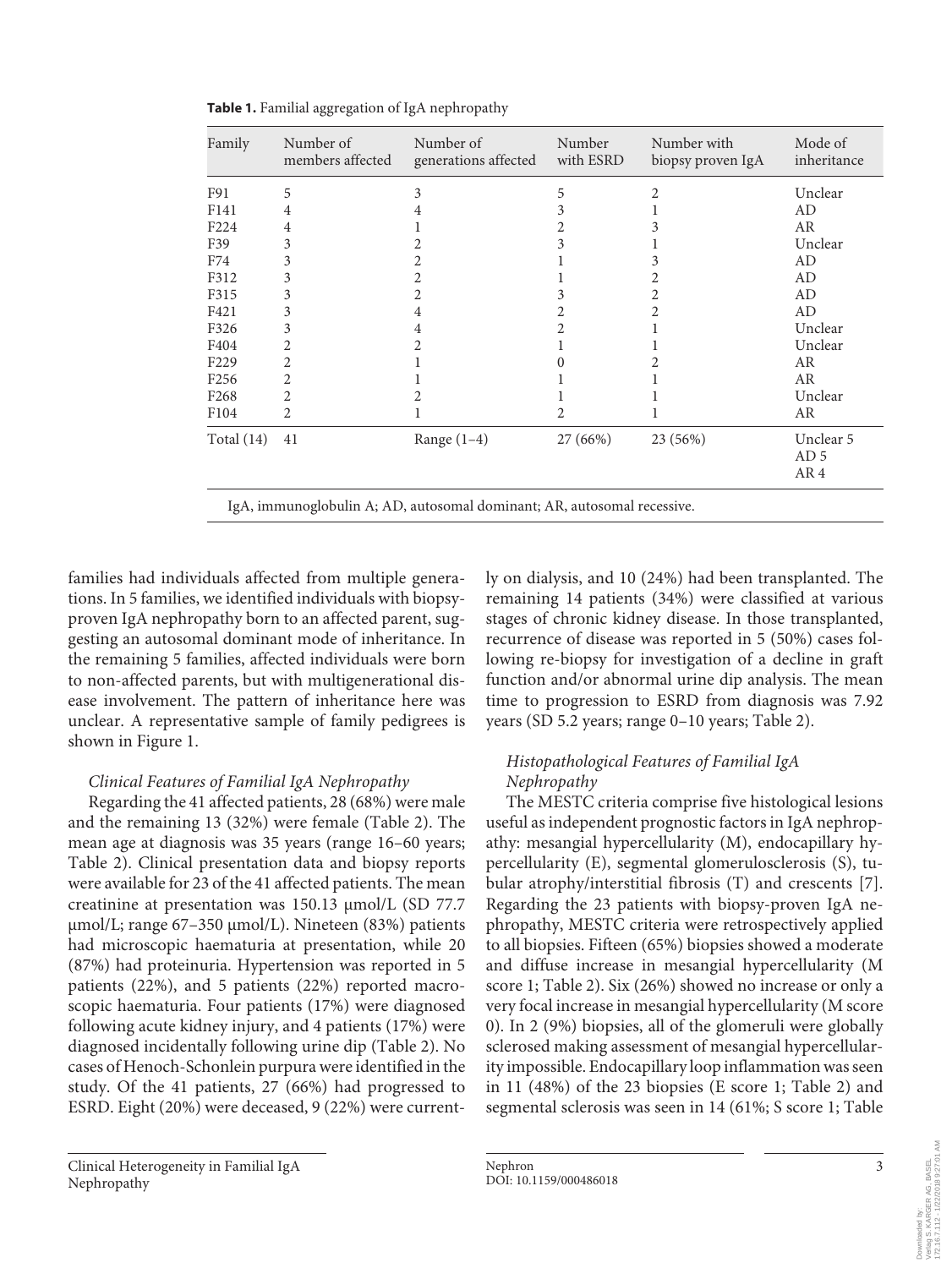

**Fig. 1.** Familial aggregation of IgA nephropathy. Four family pedigrees showing inheritance and familial aggregation of IgA nephropathy. F141, autosomal dominant; F224, autosomal recessive; F268 and F91, mode of inheritance unclear.

2). Seven (30%) biopsies showed extensive (>50%) tubulointerstitial fibrosis (T score 2; Table 2), while 8 (35%) biopsies showed moderate (25–50%) tubulointerstitial fibrosis (T score 1). The remaining 8 (35%) biopsies showed no or only mild (0–25%) tubulointerstitial fibrosis (T score 0). Cellular crescents were seen in 6 (26%) biopsies. C3 deposition was seen in 19 (82%) of biopsies, C4 in 2 (9%) biopsies, IgG in 2 (9%) biopsies and IgM deposition in 11 (48%) biopsies.

### **Discussion**

In this report, we present a series of 14 families with at least 1 member with biopsy-proven IgA nephropathy and at least 1 other affected family member with either IgA nephropathy or ESRD. We report a relatively low prevalence of familial IgA nephropathy when compared to sporadic disease incidence. We have identified heterogenous inheritance patterns in addition to clear autosomal dominant and recessive modes of transmission. We also report clinical and histopathological heterogeneity of familial IgA nephropathy. Progression to ESRD was a common occurrence in affected individuals, and a relatively high rate of disease recurrence was observed in transplanted patients.

Familial IgA nephropathy was first described in the United States in 1985 and has since been seen throughout the world [25–30]. While some of these reports detail isolated large families with disease aggregation [25, 27, 29] a larger series of 10 families comprising 26 individuals was reported by Scolari et al. [28], who noted a range of different possible inheritance patterns. The largest series to date is that of the Cooperative Study of the Societe Francaise de Nephrologie [26], which reported 34 families, each comprising 2 or 3 family members with biopsyproven IgA nephropathy. Similar to Scolari et al. [28], the authors noted a range of different possible inheritance patterns including a father and 2 sons with IgA nephropathy, an uncle and a nephew with IgA nephropathy and several families demonstrating aggregation of IgA nephropathy with Henoch-Schonlein Purpura.

We report a prevalence of familial IgA of just 1.8% of total adult IgA cases over a 30-year period in the present study. This highlights the relatively low prevalence of familial IgA in our population. We note the report of the Cooperative Study of the Societe Francaise de Nephrologie, who collected a total of 90 families with 1 family member with biopsy proven IgA nephropathy and at least 1 other member with urinary abnormalities or ESRD, wherein the clinicians strongly suspected IgA nephropathy, but diagnostic histopathological data were not available [26]. Indeed, in the present study, we also observed a significant number of families wherein reports of family members with IgA nephropathy or ESRD were made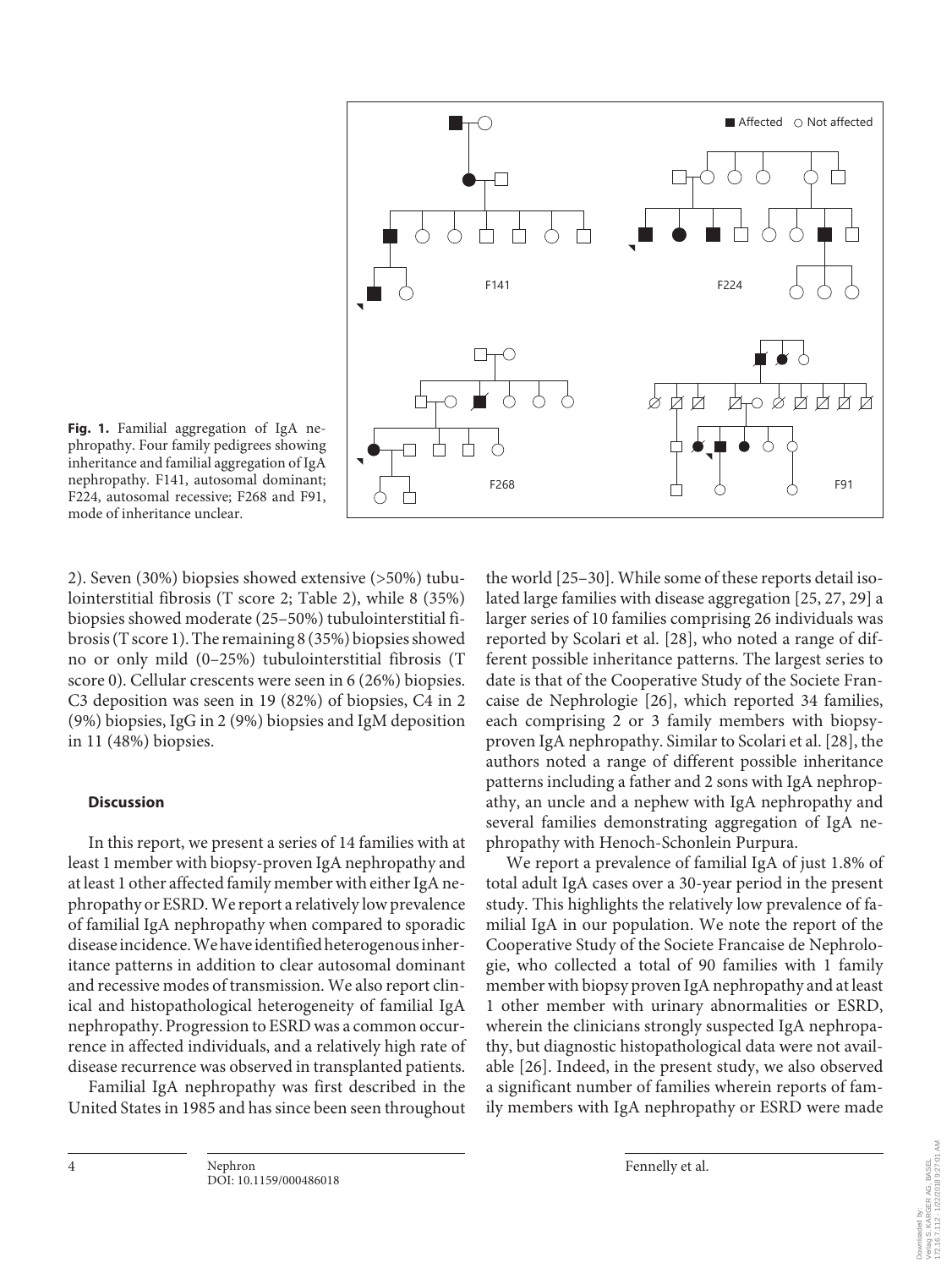**Table 2.** Clinical characteristics of familial IgA nephropathy

| Male<br>28(68)<br>Female<br>13 (32)<br>$35(16-60)$<br>Creatinine at presentation, µmol/L,<br>mean (SD; range)<br>150.13 (77.7; 67-350)<br>Progression to ESRD, n (%)<br>27/41 (66)<br>Time to progression to ESRD, years,<br>mean (SD; range)<br>$5.13(1.8; 2-8)$<br>Pathologic features and MESTC scores<br>Mesangial hypercellularity<br>Score $0-6(26%)$<br>Score $1-15(65%)$<br>Sclerosed -2 (9%)<br>Score 0-12 (52%)<br>Endocapillary inflammation<br>Score 1-11 (48%)<br>Segmental sclerosis<br>Score $0-9$ (39%)<br>Score $1-14(61\%)$<br>Tubulo-interstitial fibrosis<br>Score $0-8$ (35%)<br>Score 1-8 (35%)<br>Score 2-7 (30%)<br>Cellular crescents<br>$C0-17(74%)$<br>$C1-3(13%)$<br>$C2 - 3(13%)$<br>Additional features<br>$C3-19(82%)$<br>$C4-2(9%)$<br>$IgG-2(9%)$<br>IgM-11 (48%)<br>Presenting features, $n$ (%)<br>Proteinuria<br>20/23 (87)<br>19/23 (83)<br>Microscopic haematuria<br>5/23(22)<br>Hypertension<br>5/23(22)<br>Macroscopic haematuria<br>4/23(17)<br>Incidental via urine dip<br>4/23(17)<br>Acute kidney injury<br>Progression of chronic kidney disease<br>3/23(9)<br>Recurrent urinary tract infection<br>1/23(4.3)<br>1/23(4.3)<br>Back pain<br>Deceased<br>8/41(20)<br>Receiving dialysis<br>9/41(22)<br>10/41 (24)<br>Transplanted<br>14/41 (34)<br>CKD | Gender, $n$ $(\%)$                       |  |
|---------------------------------------------------------------------------------------------------------------------------------------------------------------------------------------------------------------------------------------------------------------------------------------------------------------------------------------------------------------------------------------------------------------------------------------------------------------------------------------------------------------------------------------------------------------------------------------------------------------------------------------------------------------------------------------------------------------------------------------------------------------------------------------------------------------------------------------------------------------------------------------------------------------------------------------------------------------------------------------------------------------------------------------------------------------------------------------------------------------------------------------------------------------------------------------------------------------------------------------------------------------------------------------------------|------------------------------------------|--|
|                                                                                                                                                                                                                                                                                                                                                                                                                                                                                                                                                                                                                                                                                                                                                                                                                                                                                                                                                                                                                                                                                                                                                                                                                                                                                                   |                                          |  |
|                                                                                                                                                                                                                                                                                                                                                                                                                                                                                                                                                                                                                                                                                                                                                                                                                                                                                                                                                                                                                                                                                                                                                                                                                                                                                                   |                                          |  |
|                                                                                                                                                                                                                                                                                                                                                                                                                                                                                                                                                                                                                                                                                                                                                                                                                                                                                                                                                                                                                                                                                                                                                                                                                                                                                                   | Age at presentation, years, mean (range) |  |
|                                                                                                                                                                                                                                                                                                                                                                                                                                                                                                                                                                                                                                                                                                                                                                                                                                                                                                                                                                                                                                                                                                                                                                                                                                                                                                   |                                          |  |
|                                                                                                                                                                                                                                                                                                                                                                                                                                                                                                                                                                                                                                                                                                                                                                                                                                                                                                                                                                                                                                                                                                                                                                                                                                                                                                   |                                          |  |
|                                                                                                                                                                                                                                                                                                                                                                                                                                                                                                                                                                                                                                                                                                                                                                                                                                                                                                                                                                                                                                                                                                                                                                                                                                                                                                   |                                          |  |
|                                                                                                                                                                                                                                                                                                                                                                                                                                                                                                                                                                                                                                                                                                                                                                                                                                                                                                                                                                                                                                                                                                                                                                                                                                                                                                   |                                          |  |
|                                                                                                                                                                                                                                                                                                                                                                                                                                                                                                                                                                                                                                                                                                                                                                                                                                                                                                                                                                                                                                                                                                                                                                                                                                                                                                   |                                          |  |
|                                                                                                                                                                                                                                                                                                                                                                                                                                                                                                                                                                                                                                                                                                                                                                                                                                                                                                                                                                                                                                                                                                                                                                                                                                                                                                   |                                          |  |
|                                                                                                                                                                                                                                                                                                                                                                                                                                                                                                                                                                                                                                                                                                                                                                                                                                                                                                                                                                                                                                                                                                                                                                                                                                                                                                   |                                          |  |
|                                                                                                                                                                                                                                                                                                                                                                                                                                                                                                                                                                                                                                                                                                                                                                                                                                                                                                                                                                                                                                                                                                                                                                                                                                                                                                   |                                          |  |
|                                                                                                                                                                                                                                                                                                                                                                                                                                                                                                                                                                                                                                                                                                                                                                                                                                                                                                                                                                                                                                                                                                                                                                                                                                                                                                   |                                          |  |
|                                                                                                                                                                                                                                                                                                                                                                                                                                                                                                                                                                                                                                                                                                                                                                                                                                                                                                                                                                                                                                                                                                                                                                                                                                                                                                   |                                          |  |
|                                                                                                                                                                                                                                                                                                                                                                                                                                                                                                                                                                                                                                                                                                                                                                                                                                                                                                                                                                                                                                                                                                                                                                                                                                                                                                   |                                          |  |
|                                                                                                                                                                                                                                                                                                                                                                                                                                                                                                                                                                                                                                                                                                                                                                                                                                                                                                                                                                                                                                                                                                                                                                                                                                                                                                   |                                          |  |
|                                                                                                                                                                                                                                                                                                                                                                                                                                                                                                                                                                                                                                                                                                                                                                                                                                                                                                                                                                                                                                                                                                                                                                                                                                                                                                   |                                          |  |
|                                                                                                                                                                                                                                                                                                                                                                                                                                                                                                                                                                                                                                                                                                                                                                                                                                                                                                                                                                                                                                                                                                                                                                                                                                                                                                   |                                          |  |
|                                                                                                                                                                                                                                                                                                                                                                                                                                                                                                                                                                                                                                                                                                                                                                                                                                                                                                                                                                                                                                                                                                                                                                                                                                                                                                   |                                          |  |
|                                                                                                                                                                                                                                                                                                                                                                                                                                                                                                                                                                                                                                                                                                                                                                                                                                                                                                                                                                                                                                                                                                                                                                                                                                                                                                   |                                          |  |
|                                                                                                                                                                                                                                                                                                                                                                                                                                                                                                                                                                                                                                                                                                                                                                                                                                                                                                                                                                                                                                                                                                                                                                                                                                                                                                   |                                          |  |
|                                                                                                                                                                                                                                                                                                                                                                                                                                                                                                                                                                                                                                                                                                                                                                                                                                                                                                                                                                                                                                                                                                                                                                                                                                                                                                   |                                          |  |
|                                                                                                                                                                                                                                                                                                                                                                                                                                                                                                                                                                                                                                                                                                                                                                                                                                                                                                                                                                                                                                                                                                                                                                                                                                                                                                   |                                          |  |
|                                                                                                                                                                                                                                                                                                                                                                                                                                                                                                                                                                                                                                                                                                                                                                                                                                                                                                                                                                                                                                                                                                                                                                                                                                                                                                   |                                          |  |
|                                                                                                                                                                                                                                                                                                                                                                                                                                                                                                                                                                                                                                                                                                                                                                                                                                                                                                                                                                                                                                                                                                                                                                                                                                                                                                   |                                          |  |
|                                                                                                                                                                                                                                                                                                                                                                                                                                                                                                                                                                                                                                                                                                                                                                                                                                                                                                                                                                                                                                                                                                                                                                                                                                                                                                   |                                          |  |
|                                                                                                                                                                                                                                                                                                                                                                                                                                                                                                                                                                                                                                                                                                                                                                                                                                                                                                                                                                                                                                                                                                                                                                                                                                                                                                   |                                          |  |
|                                                                                                                                                                                                                                                                                                                                                                                                                                                                                                                                                                                                                                                                                                                                                                                                                                                                                                                                                                                                                                                                                                                                                                                                                                                                                                   |                                          |  |
|                                                                                                                                                                                                                                                                                                                                                                                                                                                                                                                                                                                                                                                                                                                                                                                                                                                                                                                                                                                                                                                                                                                                                                                                                                                                                                   |                                          |  |
|                                                                                                                                                                                                                                                                                                                                                                                                                                                                                                                                                                                                                                                                                                                                                                                                                                                                                                                                                                                                                                                                                                                                                                                                                                                                                                   |                                          |  |
|                                                                                                                                                                                                                                                                                                                                                                                                                                                                                                                                                                                                                                                                                                                                                                                                                                                                                                                                                                                                                                                                                                                                                                                                                                                                                                   |                                          |  |
|                                                                                                                                                                                                                                                                                                                                                                                                                                                                                                                                                                                                                                                                                                                                                                                                                                                                                                                                                                                                                                                                                                                                                                                                                                                                                                   |                                          |  |
|                                                                                                                                                                                                                                                                                                                                                                                                                                                                                                                                                                                                                                                                                                                                                                                                                                                                                                                                                                                                                                                                                                                                                                                                                                                                                                   |                                          |  |
|                                                                                                                                                                                                                                                                                                                                                                                                                                                                                                                                                                                                                                                                                                                                                                                                                                                                                                                                                                                                                                                                                                                                                                                                                                                                                                   |                                          |  |
|                                                                                                                                                                                                                                                                                                                                                                                                                                                                                                                                                                                                                                                                                                                                                                                                                                                                                                                                                                                                                                                                                                                                                                                                                                                                                                   |                                          |  |
|                                                                                                                                                                                                                                                                                                                                                                                                                                                                                                                                                                                                                                                                                                                                                                                                                                                                                                                                                                                                                                                                                                                                                                                                                                                                                                   |                                          |  |
|                                                                                                                                                                                                                                                                                                                                                                                                                                                                                                                                                                                                                                                                                                                                                                                                                                                                                                                                                                                                                                                                                                                                                                                                                                                                                                   | Clinical status, $n$ (%)                 |  |
|                                                                                                                                                                                                                                                                                                                                                                                                                                                                                                                                                                                                                                                                                                                                                                                                                                                                                                                                                                                                                                                                                                                                                                                                                                                                                                   |                                          |  |
|                                                                                                                                                                                                                                                                                                                                                                                                                                                                                                                                                                                                                                                                                                                                                                                                                                                                                                                                                                                                                                                                                                                                                                                                                                                                                                   |                                          |  |
|                                                                                                                                                                                                                                                                                                                                                                                                                                                                                                                                                                                                                                                                                                                                                                                                                                                                                                                                                                                                                                                                                                                                                                                                                                                                                                   |                                          |  |
|                                                                                                                                                                                                                                                                                                                                                                                                                                                                                                                                                                                                                                                                                                                                                                                                                                                                                                                                                                                                                                                                                                                                                                                                                                                                                                   |                                          |  |

For a detailed description of MESTC criteria, please see Trimarchi et al, 2017 [7].

that could not be verified due to the retrospective nature of the study (data not shown). This suggests that the true prevalence of familial IgA nephropathy may be much higher than observed.

Similar to previous reports, we have also identified families with autosomal dominant, autosomal recessive and other more complex inheritance patterns [25–30]. This complexity has made identification of a precise inherited defect elusive to date [16, 32]. Scolari et al. [28] have reported an increased incidence of Human Leucocyte Antigen-DRB1\*08 in cases of familial IgA nephropathy. In addition to other genetic linkage studies associating IgA nephropathy with Human Leucocyte Antigens (HLA) [33–34], more recent whole genome-wide association studies have identified several discrete susceptibility loci for IgA nephropathy [35–38]. Interestingly, these comprise both HLA and non-HLA loci, including several prominent signaling and adhesion molecules of the innate immune system, some of which are directly involved in the regulation of IgA-producing cells in response to pathogens at mucosal barriers such as the intestine [38]. This may well prove significant, given the welldescribed association between IgA nephropathy and inflammatory bowel disease [16], in addition to observations of elevated levels of serum IgA in family members of those affected with IgA nephropathy [39–42]. A model therefore emerges, describing a genetic susceptibility requiring environmental factors, possibly from the intestine, for full disease expression.

Interestingly, and consistent with previous reports [43– 44], we have observed a relatively high level of both progression to ESRD (66%) and recurrence of disease post renal transplantation in those affected by IgA nephropathy (50%). This observation gives further weight to the conception of IgA nephropathy as a complex disease process involving both genetic and environmental pathogenic mechanisms. This may well be reflected in the heterogeneity of data observed in our clinical data and biopsy series.

Familial aggregation of IgA nephropathy raises the possibility of monogenic inheritance. Studies of Focal Segmental Glomerular Sclerosis have been very successful in identifying numerous different genes involved in the pathogenesis of Focal Segmental Glomerular Sclerosis [45–52]. Genetic sequencing of IgA nephropathy families may lead to the identification of genes causing familial IgA, which in turn may shed light on sporadic IgA nephropathy.

The present study is limited by its retrospective nature and small sample size. Due to the retrospective nature, often spanning multiple generations in large family pedigrees, it was not possible to verify the precise aetiology of ESRD in all family members. However, given that primary kidney disease is sufficiently uncommon, for the purposes of this analysis, we feel it is reasonable to consider these cases of ESRD as likely IgA nephropathy. Another limitation of the present study is that paediatric cases were not included in the analysis, which may have affected the overall incidence of familial IgA nephropathy. Nevertheless, we have identified 14 cases of familial IgA

**GER AG, BASEL<br>1/22/2018 9:27:01 AM** 172.16.7.112 - 1/22/2018 9:27:01 AMVerlag S. KARGER AG, BASEL Downloaded by: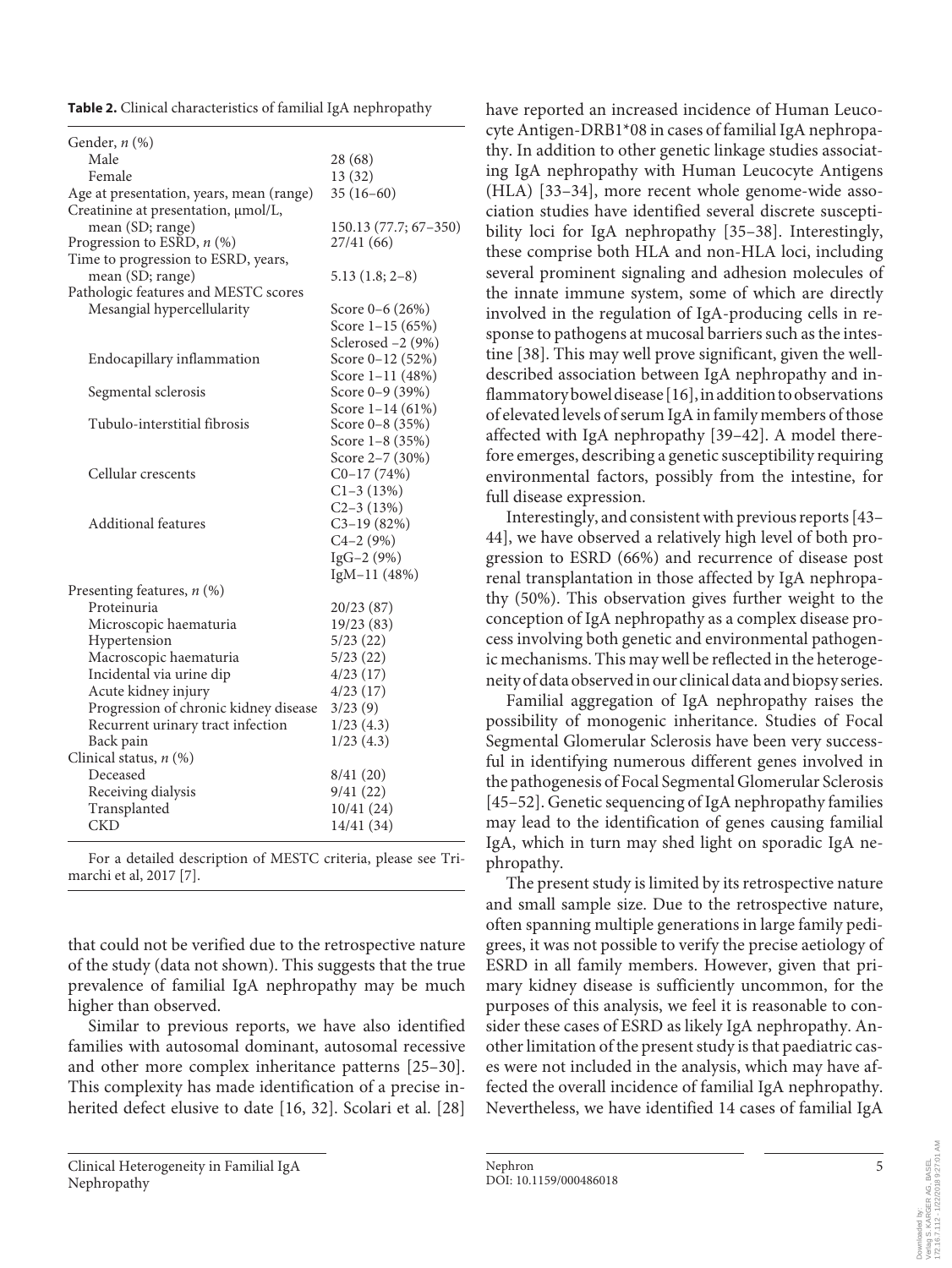nephropathy, displaying autosomal dominant, autosomal recessive and other more heterogenous modes of inheritance. Consistent with previous reports, we observed a male preponderance, with a high rate of progression to ESRD and recurrence post renal transplant in affected individuals, and a complex heterogeneity in our clinical and histopathological data. These data suggests a complex pathogenesis of IgA nephropathy, where both genetic and environmental factors may contribute to disease expression. Genetic analysis of familial IgA may aid identification of genes involved, and shed light on sporadic IgA nephropathy.

### **References**

- 1 Berger J, Hinglais N: [Intercapillary deposits of IgA-IgG]. J Urol Nephrol 1968;74:694– 695.
- 2 Nair R, Walker PD: Is IgA nephropathy the commonest primary glomerulopathy among young adults in the USA? Kidney Int 2006;69: 1455–1458.
- 3 Pesce F, Schena FP: Worldwide distribution of glomerular diseases: the role of renal biopsy registries. Nephrol Dial Transplant 2010; 25:334–336.
- 4 Wyatt RJ, Julian BA: IgA nephropathy. N Engl J Med 2013;368:2402–2414.
- 5 KDIGO clinical practice guidelines for glomerulonephritis – chapter 10: immunoglobulin A nephropathy. Kidney Int Suppl 2012; 2:S209–S217.
- 6 Working Group of the International IgA Nephropathy Network and the Renal Pathology Society, Cattran DC, et al: The Oxford classification of IgA nephropathy: rationale, clinicopathological correlations, and classification. Kidney Int 2009;76:534–545.
- 7 Trimarchi H, Barratt J, Cattran DC, Cook HT, Coppo R, Haas M, Liu ZH, Roberts IS, Yuzawa Y, Zhang H, Feehally J: Oxford classification of IgA nephropathy 2016: an update from the IgA Nephropathy Classification Working Group. Kidney Int 2017;91:1014–1021.
- 8 Eitner F, Floege J: In search of a better understanding of IgA nephropathy-associated hematuria. Kidney Int 2012;82:513–515.
- 9 Li LS, Liu ZH: Epidemiologic data of renal diseases from a single unit in China: analysis based on 13,519 renal biopsies. Kidney Int 2004;66:920–923.
- 10 Nationwide and long-term survey of primary glomerulonephritis in Japan as observed in 1,850 biopsied cases. Research Group on Progressive Chronic Renal Disease. Nephron 1999;82:205–213.
- 11 Briganti EM, Dowling J, Finlay M, Hill PA, Jones CL, Kincaid-Smith PS, Sinclair R, Mc-Neil JJ, Atkins RC: The incidence of biopsyproven glomerulonephritis in Australia. Nephrol Dial Transplant 2001;16:1364–1367.

#### **Ethics Statement**

The authors declare that all patients in this study have provided informed written consent and that the study protocol and design were subject to appropriate Ethics Committee approval.

#### **Disclosure Statement**

The authors declare no conflicts of interest with regard to the results presented in the above paper. We confirm the results presented in this paper have not been published previously in whole or in part, except in the abstract format.

- 12 Schena FP: Survey of the Italian Registry of Renal Biopsies. Frequency of the renal diseases for 7 consecutive years. The Italian Group of Renal Immunopathology. Nephrol Dial Transplant 1997;12:418–426.
- 13 Rychlík I, Jancová E, Tesar V, Kolsky A, Lácha J, Stejskal J, Stejskalová A, Dusek J, Herout V: The Czech registry of renal biopsies. Occurrence of renal diseases in the years 1994–2000. Nephrol Dial Transplant 2004;19:3040–3049.
- 14 Hanko JB, Mullan RN, O'Rourke DM, McNamee PT, Maxwell AP, Courtney AE: The changing pattern of adult primary glomerular disease. Nephrol Dial Transplant 2009;24: 3050–3054.
- 15 Swaminathan S, Leung N, Lager DJ, Melton LJ 3rd, Bergstralh EJ, Rohlinger A, Fervenza FC: Changing incidence of glomerular disease in Olmsted County, Minnesota: a 30-year renal biopsy study. Clin J Am Soc Nephrol 2006; 1:483–487.
- 16 Donadio JV, Grande JP: IgA nephropathy. N Engl J Med 2002;347:738–748.
- 17 Feehally J, Cameron JS: IgA nephropathy: progress before and since Berger. Am J Kidney Dis 2011;58:310–319.
- 18 Jennette JC, Wall SD, Wilkman AS: Low incidence of IgA nephropathy in blacks. Kidney Int 1985;28:944–950.
- 19 Hsu SI: Racial and genetic factors in IgA nephropathy. Semin Nephrol 2008;28:48–57.
- 20 O'Connell PJ, Ibels LS, Thomas MA, Harris M, Eckstein RP: Familial IgA nephropathy: a study of renal disease in an Australian aboriginal family. Aust N Z J Med 1987;17:27–33.
- 21 Hoy WE, Hughson MD, Smith SM, Megill DM: Mesangial proliferative glomerulonephritis in southwestern American Indians. Transplant Proc 1989;21:3909–3912.
- 22 Smith SM, Tung KS: Incidence of IgA-related nephritides in American Indians in New Mexico. Hum Pathol 1985;16:181–184.
- 23 Fischer EG, Harris AA, Carmichael B, Lathrop SL, Cerilli LA: IgA nephropathy in the triethnic population of New Mexico. Clin Nephrol 2009;72:163–169.
- 24 The New Zealand Glomerulonephritis Study: introductory report. Clin Nephrol 1989;31: 239–246.
- 25 Julian BA, Quiggins PA, Thompson JS, Woodford SY, Gleason K, Wyatt RJ: Familial IgA nephropathy. Evidence of an inherited mechanism of disease. N Engl J Med 1985; 312:202–208.
- 26 Levy M: Familial cases of Berger's disease and anaphylactoid purpura: more frequent than previously thought. Am J Med 1989;87:246– 248.
- 27 Paterson AD, Liu XQ, Wang K, Magistroni R, Song X, Kappel J, Klassen J, Cattran D, St George-Hyslop P, Pei Y: Genome-wide linkage scan of a large family with IgA nephropathy localizes a novel susceptibility locus to chromosome 2q36. J Am Soc Nephrol 2007; 18:2408–2415.
- 28 Scolari F, Amoroso A, Savoldi S, Mazzola G, Prati E, Valzorio B, Viola BF, Nicola B, Movilli E, Sandrini M, Campanini M, Maiorca R: Familial clustering of IgA nephropathy: further evidence in an Italian population. Am J Kidney Dis 1999;33:857–865.
- 29 Karnib HH, Sanna-Cherchi S, Zalloua PA, Medawar W, D'Agati VD, Lifton RP, Badr K, Gharavi AG: Characterization of a large Lebanese family segregating IgA nephropathy. Nephrol Dial Transplant 2007;22:772–777.
- 30 Rambausek M, Hartz G, Waldherr R, Andrassy K, Ritz E: Familial glomerulonephritis. Pediatr Nephrol 1987;1:416–418.
- 31 Connaughton DM, Bukhari S, Conlon P, Cassidy E, O'Toole M, Mohamad M, Flanagan J, Butler T, O'Leary A, Wong L, O'Regan J, Moran S, O'Kelly P, Logan V, Griffin B, Griffin M, Lavin P, Little MA, Conlon P: The Irish Kidney Gene Project – Prevalence of family history in patients with kidney disease in Ireland. Nephron 2015;130:293–301.
- 32 Kiryluk K, Julian BA, Wyatt RJ, Scolari F, Zhang H, Novak J, Gharavi AG: Genetic studies of IgA nephropathy: past, present, and future. Pediatr Nephrol 2010;25:2257– 2268.